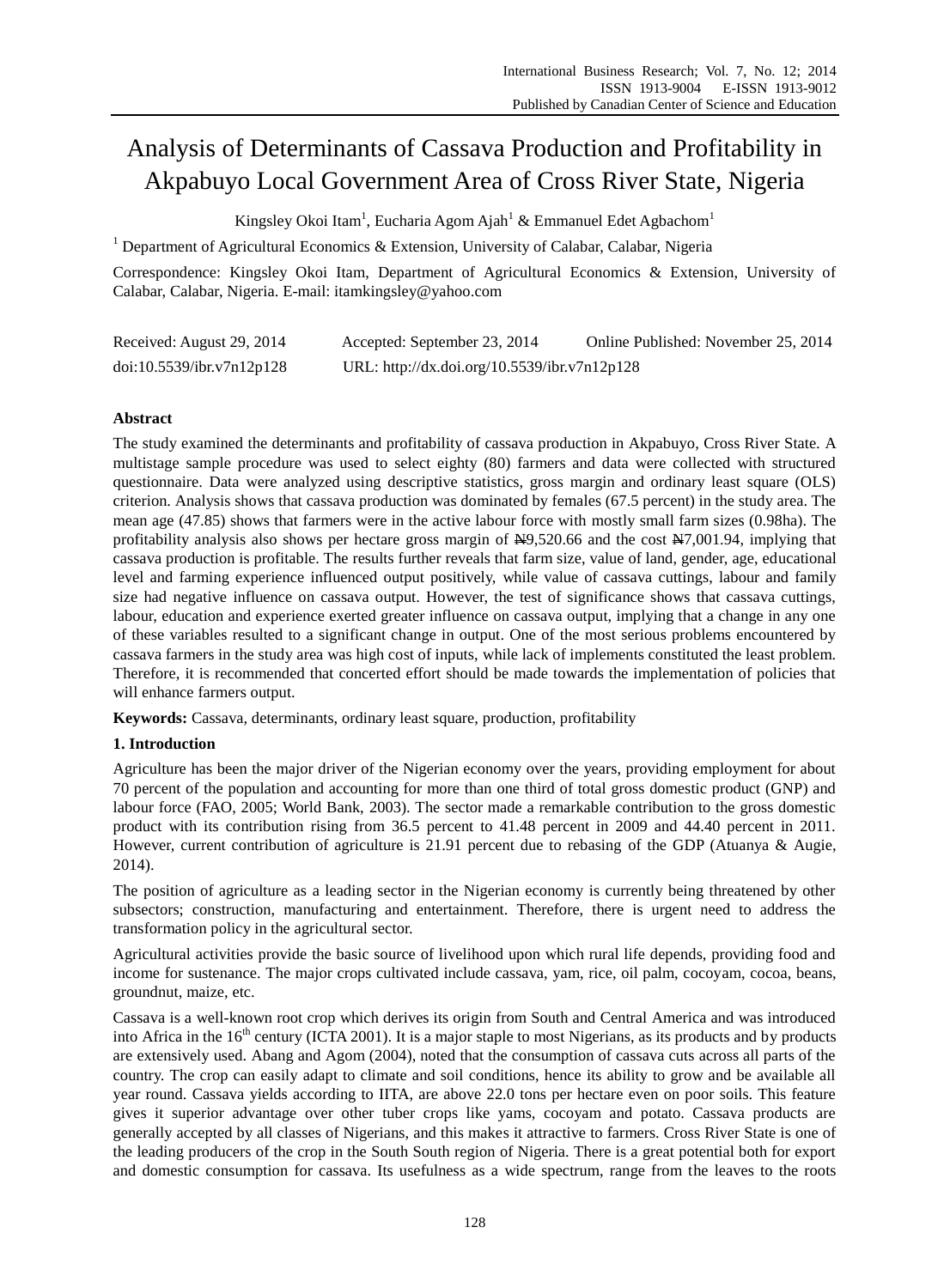which are mostly used for animal feeds and food processing. There is also renewed effort by the present administration to make cassava a revenue generating crop. This has encouraged investment in cassava research, which has been hampered by years of research into better known staples such as wheat, rice and maize.

Therefore, this study is to complement the various efforts of research in improving cassava production in Nigeria. The major objective is to evaluate the factors that determine output and profitability of cassava production. Specifically, the study examines the determinants of output of cassava production. It analyzes the cost and returns in cassava production, identifies the constraints of cassava production and suggests ways for improvement to boost productivity.

#### *1.1 Conceptual Framework*

Productivity and profitability are some of the basic concepts in economics of agricultural production. Agricultural productivity is synonymous with resource productivity which is the ratio of total output to the resource or inputs used. Output is usually measured as the market value of final output, which excludes intermediate products. This output value may be compared to many different types of inputs such as labour and land (yield).The importance of agricultural productivity cannot be overemphasized, aside from providing more food, increasing the productivity of farms affects a nation's prospects for growth and competitiveness on the agricultural market, income distribution and savings, and labour migration. Also increases in agricultural productivity lead to agricultural growth and can help to alleviate poverty in poor and developing countries, where agriculture often employs the greatest portion of the population.

Olujenyo (2010), noted that productivity measurement involves the use of basic concepts such as Average product (AP), Marginal Product (MP), Marginal Rate of Substitution (MRS), Elasticity of production (EP) and Returns to scale (RTS).The three stages of production are studied using these concepts. The production function consists of different functional forms. These include the Cobb Douglas which is often used by researchers due to its simplicity and flexibility, linear, quadratic polynomials and square root polynomials. Others are semi- log and exponential functional forms.

On the other hand, profitability is a measure of the relationship between the levels of profits earned during an accounting period and the level of resources committed to earn those profits (Barry et al, 1983). It relates the level of profits to the volume of sales or to the efficiency with which various types of resources are managed. Thus, profit maximization is achieved by maximizing output from a given resource or minimizing the resources required for a given output. Profitability is influenced by the margins between costs and returns per unit of production and the number of units sold, hence it is closely tied to efficiency and scale.

Several studies have been carried out on the determinants and profitability of agricultural production in Nigeria. Most of these studies concentrated on cereals and very few on tuber crops. Using ordinary least square (OLS) criterion, Olujenyo in the study of determinants of agricultural production reported that age, education, labour and cost of non-labour inputs were positively related to output with labour input having significant influence on output, while farm size, years of experience and sex showed inverse relationship with output. The study further revealed that maize farming was profitable. Mohammed (2011) and Oyinbo et al (2011) in their study of Economics of rainfed and irrigated rice production, and assessment of the profitability of smallscale cassava production respectively, found that labour, farm size, family size, fertilizer use, education level, and market variables were the significant determinants of production and profitability. The authors employed the use of gross margin in their analysis.

Imoudu (1992), also showed that farm size and labour were the significant determinants of maize output and profitability in Ondo State. Abdullahi (2012), in the study of comparative economic analysis of rice production found that farm size and fertilizer use were the significant determinants of output of rice.

#### **2. Materials and Methods**

## *2.1 Study Area*

Akpabuyo Local Government Area was created out of Odukpani Local Government Area in 1997 and became the 14<sup>th</sup> and 58<sup>th</sup> Local Government Area in Cross River State and Nigeria respectively. Akpabuyo has a population of over 271,325 people (NPC, 2006). It is located in the Calabar Agricultural zone with its headquarters at Ikot Nkanda. It is also located between latitude  $4^05$  N and  $5^04$  S and longitude  $8^025$  W and  $8^032$ East. It is within the vegetative belt of southern Nigeria and shores of the Atlantic coastline with Bakassi to the East and the Republic of Cameron to the West. There are twenty-eight (28) villages in Akpabuyo and the primary economic activities are farming and fishing. Hence, it is known as the food basket of Cross River State. The major agricultural products are cassava, cocoyam, kola nut, oil palm, maize, etc. Other economic activities are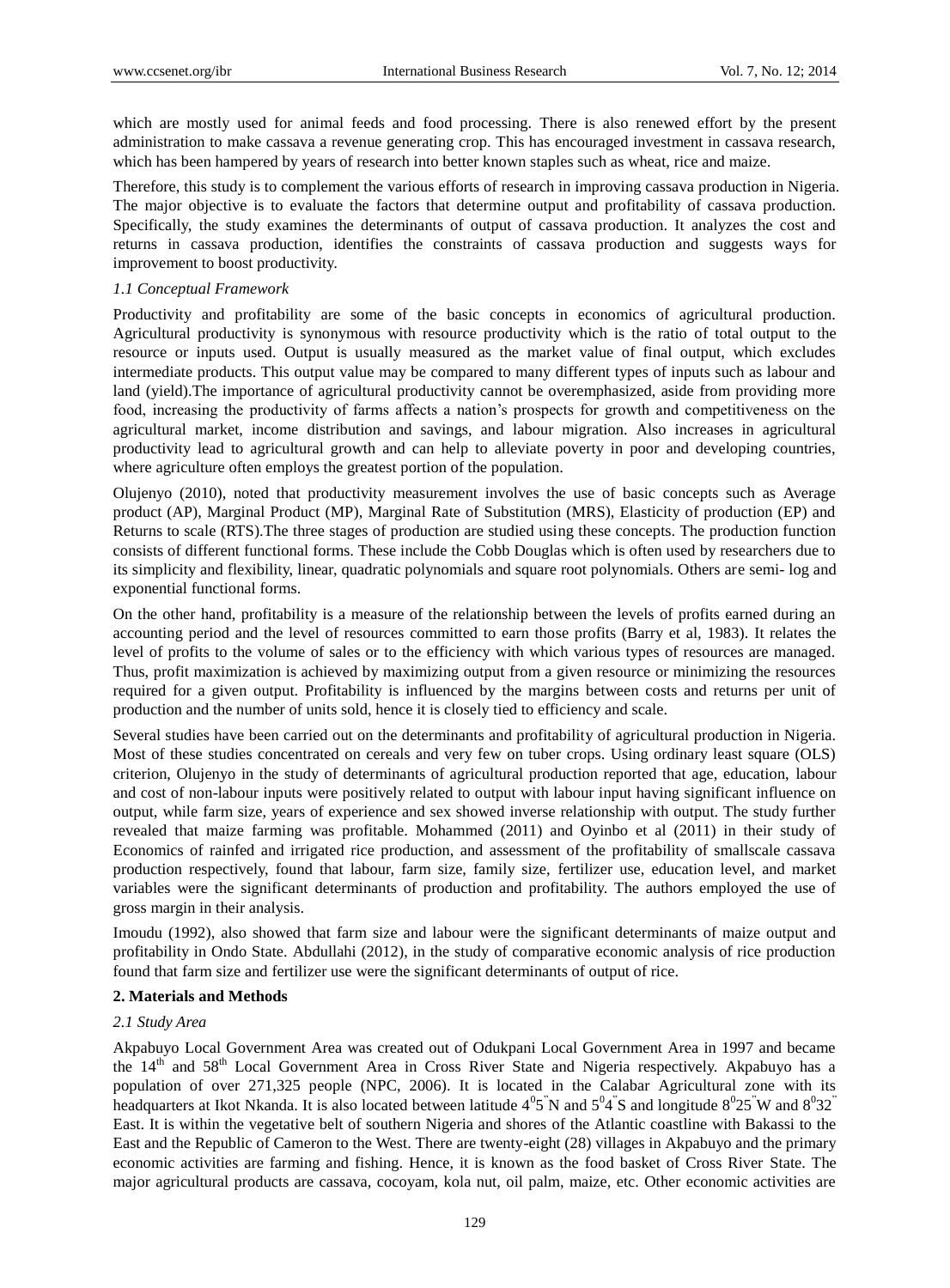palm wine tapping, processing of wild palm fruits, tailoring, welding, trading, processing of cassava into *garri* and *fufu* for sale. Natural resources also abound in Akpabuyo. The area is rich in mineral deposits such as petroleum, gold, limestone, sand, salt, etc, all of which are available in commercial quantities for prospective explorers.

## 2.1.1 Sampling Procedure and Sample Size

The multistage sampling technique was employed in this study. The first stage was the purposive selection of Akpabuyo as the major farming area in the Calabar agricultural zone. In the second stage, sixteen (16) villages were randomly selected from twenty-eight (28). Then, five (5) farmers were selected from each of the sixteen villages making a total of eighty (80) farmers. Data were collected with the use of structured questionnaires to obtain information on farmers' socio-economic variables, farm size (ha), cost of inputs, output and value of output for the 2013 farming season.

## *2.2 Analytical Techniques*

Data collected were analyzed using descriptive statistics, gross margin analysis and quantitative methods. Descriptive statistics such as means, percentage count and standard deviation were used to analyze farmer's socio-economic characteristics and constraints to cassava production. Gross margin was used to analyze the profitability level, while the ordinary least square (OLS) regression analysis was carried out to determine the effect of the variables in cassava production.

### *2.3 Model Specification*

The production function analysis was used in four functional forms from which the lead equation was chosen on the basis of the values of the coefficient of multiple determination  $(R^2)$  as well as the signs and significance of the regression parameters. This was stated explicitly as;

$$
Y=f(X_1, X_2, X_3, X_4, X_5, X_6, X_7 X_8, X_9, u)
$$

Where;

Y=Total output of cassava (Kg)

 $X_1$  = farm size (ha)

 $X_2$  = value of land

 $X_3$  = value of cassava cuttings (bundles)

 $X_4 =$  Labour in man days

 $X_5$  = Gender (male=1, female=0)

$$
X_6 = Age
$$

 $X_7$  = Educational level

- $X_8$  = Farming experience
- $X_9$  = Family size
- $U = Error$  term

Profitability was estimated using gross margin analysis, which is the difference between total revenue (TR) and the total variable cost (TVC). This is because fixed cost was negligible in cassava production. It is given as;

$$
GM = TR\text{-}TVC
$$

Where;

 $GM =$  Gross margin

 $TR = Total Revenue = P.Q (P = Price, Q = Quantity)$ 

TVC= Total variable cost

## **3. Results and Discussion**

#### *3.1 Socio-Economic Characteristics of Sampled Cassava Farmers*

Table 1 shows that cassava production was dominated by the female population as about 68 percent of them owned cassava farms. This is because cassava production is often regarded as women business in most communities in Nigeria. This is in agreement with Abang and Agom (2004), who also noted that the female population was more involved in cassava production. The age groups of the farmers were mostly between 21 and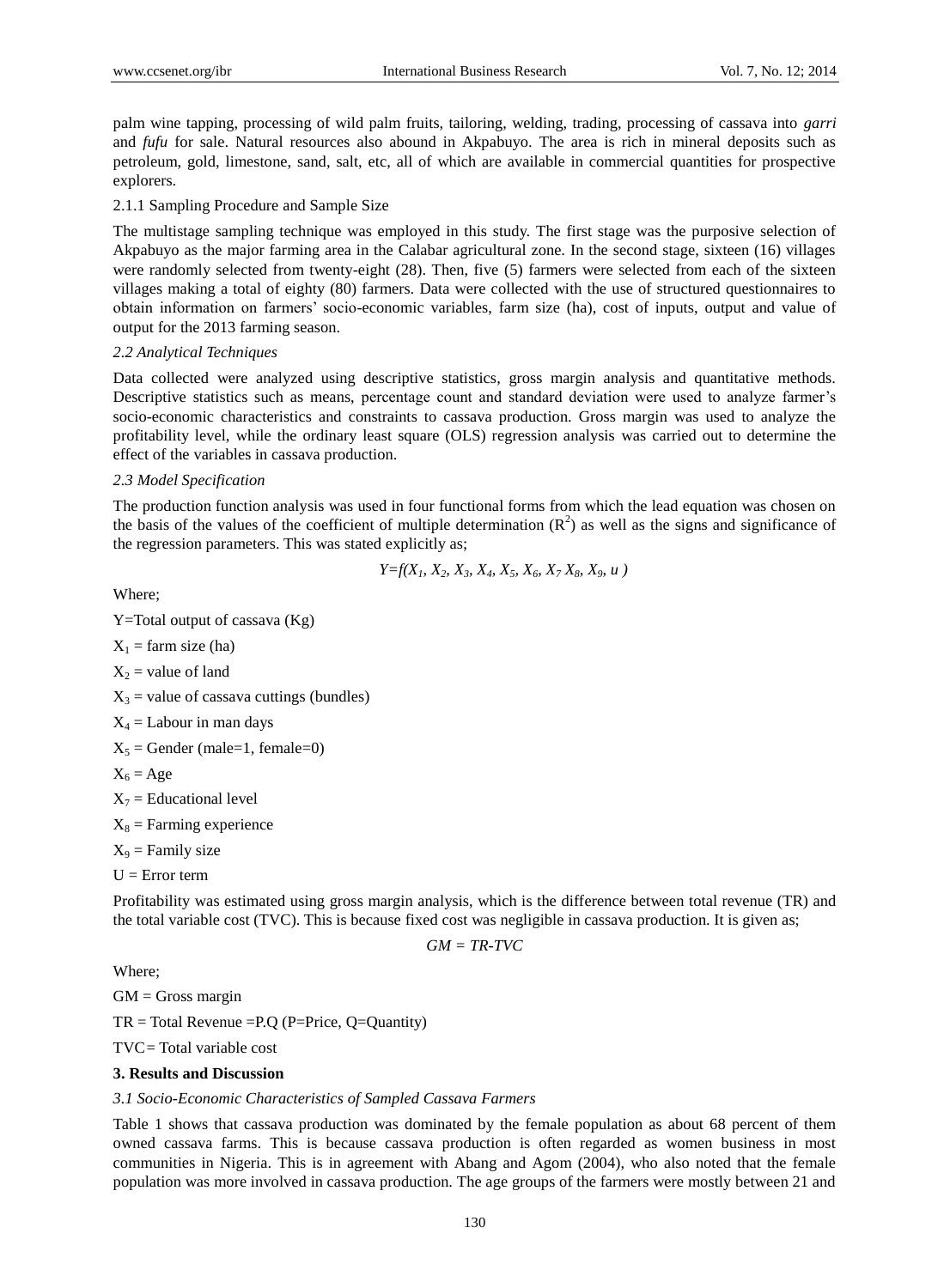50 years representing about 98 percent with a mean of about 48 years, implying that most of the farmers were in the active labour force and output is expected to increase.

The educational status of the farmers, shows that majority of the farmers, about 83 percent had one form of education or the other with a mean of 5.34. Majority (52.5 percent) had secondary education while 10, 18.75 and 1.25 percent had primary, vocational and tertiary education respectively. This means that farmers will be more receptive to farm innovations. Abam (2009), reported a similar result. Farmers with no formal education constituted 17.5 percent of the population. Furthermore, the largest group had between seven to eight members in their household and this constituted about 44 percent of the sampled population. The mean family size was about 5, confirming Effiong (2005), who reported that a relatively large household size enhances the availability of family labour which reduces constraint on labour cost in agricultural production. A very high proportion (96 percent) of the farmers had between 5 and above twenty (20) years of experience in cassava production. The mean farming experience was about 17 years. This implies that farmers will experience increased output given the number of years they have spent farming, they are expected to have gained enough knowledge. Nwaru (2004), noted that farmers sometimes count more on their experiences than educational attainment in order to increase their productivity. Also farmers kept small farm sizes ranging between 0.1 to 0.8ha with a mean of 0.98ha. Farmers with farm sizes between 0.1 to 0.5ha constituted the majority (65 percent).

| <b>Variable</b>           | Frequency      | Percentage |
|---------------------------|----------------|------------|
| <b>Gender</b>             |                |            |
| Male                      | 26             | 32.50      |
| Female                    | 54             | 67.50      |
| <b>Total</b>              | 80             | 100        |
| Age                       |                |            |
| $21 - 30$                 | $16\,$         | $20\,$     |
| $31 - 40$                 | 20             | 25         |
| $41 - 50$                 | 42             | 52.50      |
| >50                       | $\overline{2}$ | 2.50       |
| <b>Total</b>              | $80\,$         | 100        |
| Mean                      | 47.85(7.109)   |            |
| <b>Educational</b> status |                |            |
| No formal education       | 14             | 17.5       |
| Primary education         | 8              | 10         |
| Secondary education       | 42             | 52.5       |
| Vocational education      | 15             | 18.75      |
| Tertiary education        | $\mathbf{1}$   | 1.25       |
| <b>Total</b>              | 80             | 100        |
| Mean                      | 5.34(2.294)    |            |
| Family size               |                |            |
| $1 - 3$                   | 14             | 17.5       |
| $4 - 6$                   | 31             | 38.75      |
| $7 - 8$                   | 35             | 43.75      |
| <b>Total</b>              | ${\bf 80}$     | 100        |
| Mean                      | 5.475(1.691)   |            |

Table 1. Socio-economic characteristics of cassava farmers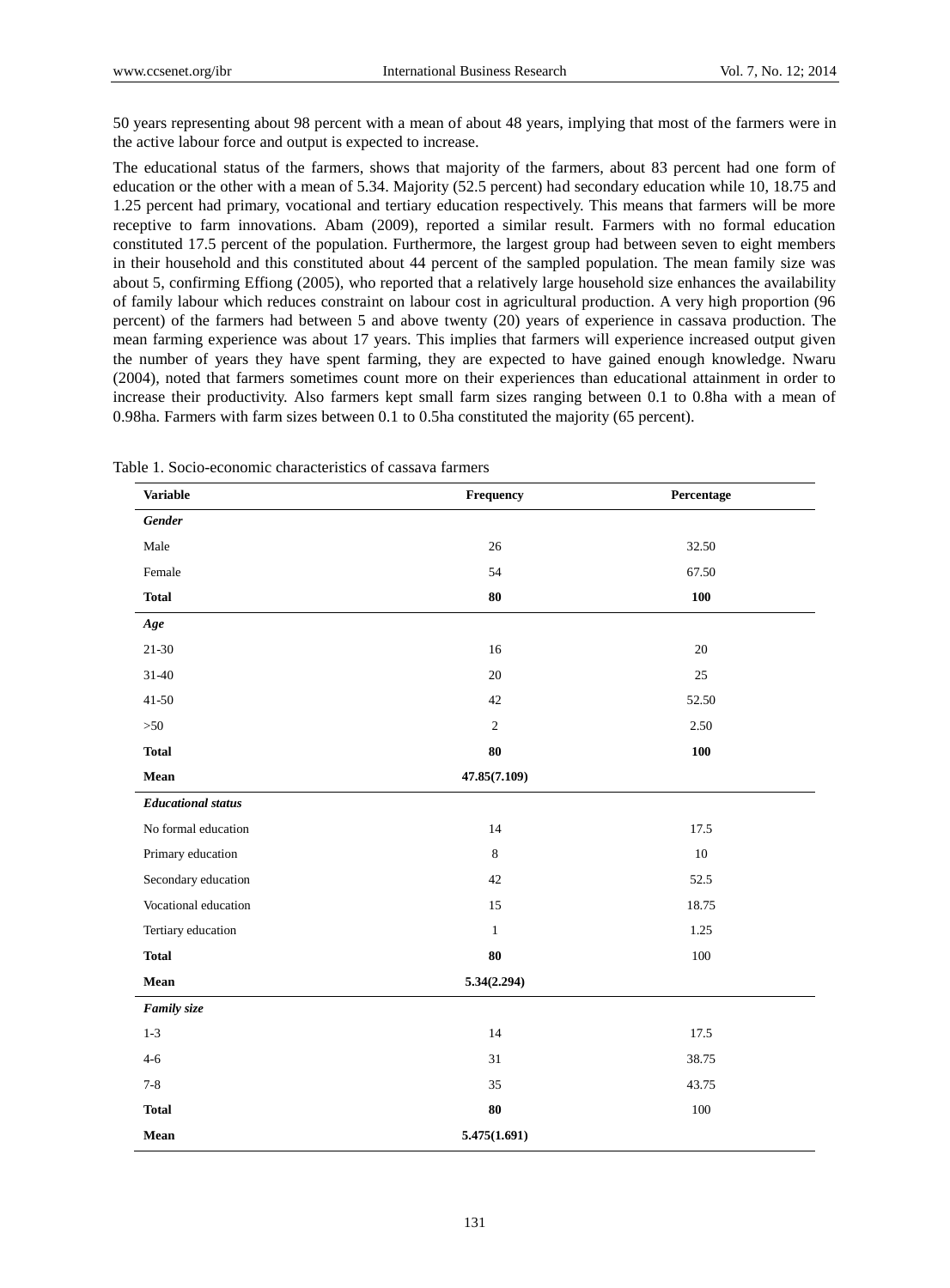| Farming experience |                |       |
|--------------------|----------------|-------|
| $\leq$ 5           | $\mathbf{3}$   | 3.75  |
| $6 - 10$           | 12             | 15    |
| $11 - 20$          | 45             | 56.25 |
| >21                | $20\,$         | 25    |
| <b>Total</b>       | ${\bf 80}$     | 100   |
| Mean               | 17.4(5.662)    |       |
| Farm size          |                |       |
| $\leq 0.5$         | 52             | 65    |
| $0.6 - 0.8$        | 21             | 26.25 |
| ${>}0.8$           | $\overline{7}$ | 8.75  |
| <b>Total</b>       | ${\bf 80}$     | 100   |
| Mean               | 0.98(0.332)    |       |

Source: Field survey 2013.

Note: Values in parentheses are standard deviations.

#### *3.2 Results of Regression Analysis*

Four functional forms namely linear, semi-log, double log and exponential forms were estimated (Table 2). The double log function was chosen as the lead equation. The choice of the double log function was predicated on its confirmation of a priori expectation in terms of sign magnitude of the coefficient, the number of significant variables and the coefficient of multiple determination  $(R^2)$ . The equation is given as follows;

$$
Y=6.855+0.010X1+0.184X2-0.230X3-0.289X4+0.165X5+0.533X6+0.004X7+0.196X8-0.088X9
$$

(0.119) (1.593) (-1.798) (-2.173) (1.381) (4.120) (0.053) (2.349) (-1.039)

The results showed that a relationship existed between total output and the explanatory variables included in the model. The coefficients of farm size, value of land, gender and educational attainment and farming experience had positive signs, implying that these variables had a direct relationship with cassava output. As more of these variables are employed, there will be an increase in total output of cassava. This agrees with a prior except age. The a priori expectation of the sign of coefficient of age should be negative. The positive sign could be attributed to the fact that farmers are gaining more experience as they grow older. On the other hand, the coefficients of cassava cuttings, labour and family size had negative signs, implying inverse relationship with output. Again, this is unexpected. The other three models (linear, semi-log and exponential) did not produce better results. The negative relationship between output and cassava cuttings could be due to depletion of soil fertility and continuous use of obsolete farming techniques, while that of labour could be attributable to its overuse which resulted in decrease output.

However, the test of significance shows that value of cassava cuttings, labour, education and experience were statistically significant at 10, 5, 1 and 5 percent respectively. The estimated  $\mathbb{R}^2$  shows that 63 percent of variations in total output of cassava were explained by the explanatory variables with the remaining 37 percent due to random error (U) in the model.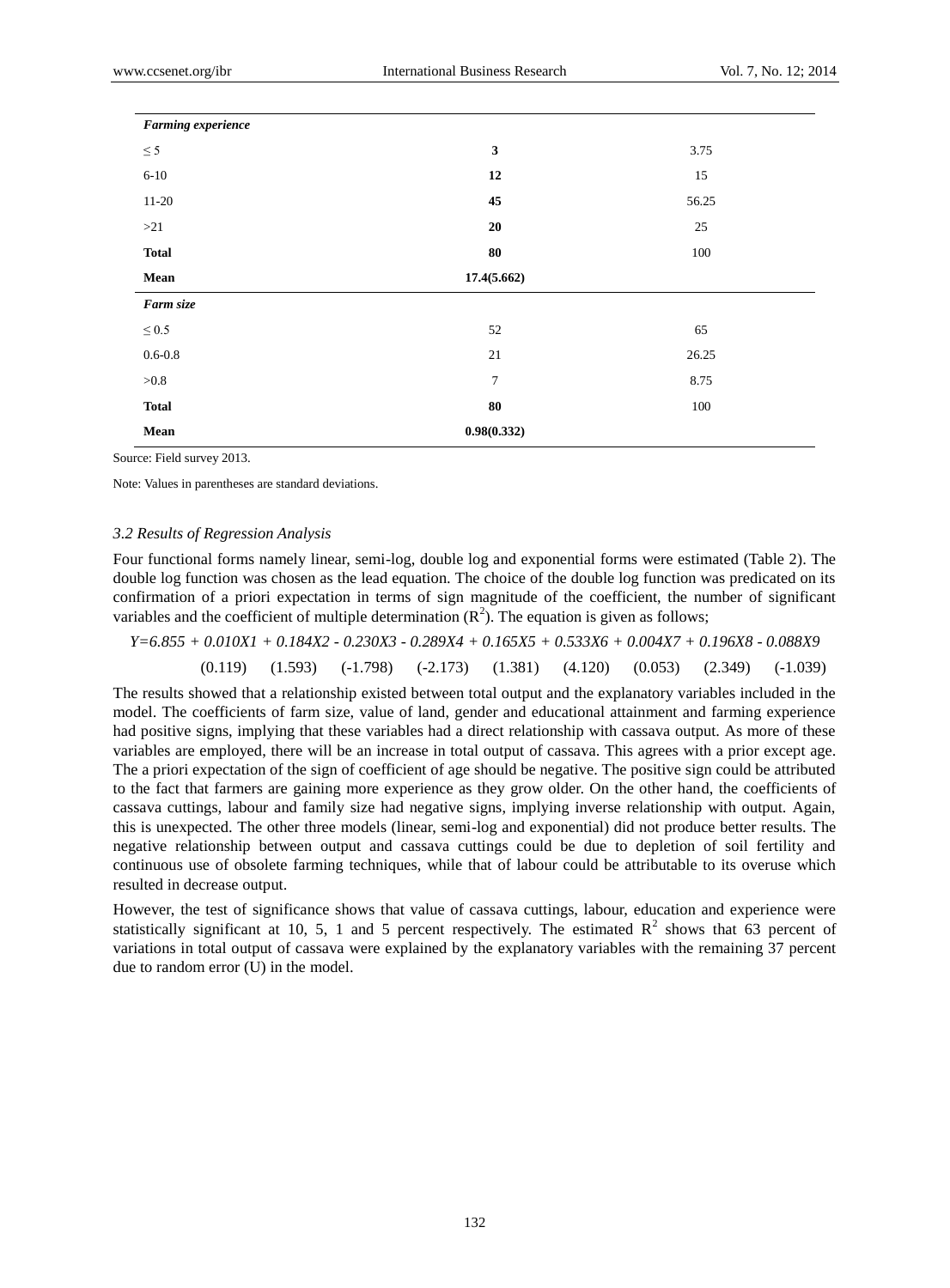| <b>Functional</b> | Constant | X1       | X <sub>2</sub> | X3                                             | X4       | X <sub>5</sub> | X6                                                                                                        | X7         | X8           | X <sub>9</sub> | R <sub>2</sub> | Adjusted Fcal  |        |
|-------------------|----------|----------|----------------|------------------------------------------------|----------|----------------|-----------------------------------------------------------------------------------------------------------|------------|--------------|----------------|----------------|----------------|--------|
| forms             |          |          |                |                                                |          |                |                                                                                                           |            |              |                |                | R <sub>2</sub> |        |
| Linear            | 1520.149 | $-0.024$ | 0.201          | $-0.33$                                        | $-0.32$  | 0.207          | 0.478                                                                                                     | 0.028      | 0.129        | 0.053          | 0.589          | 0.534          | 11.061 |
|                   | (2.232)  |          |                | $(-0.305)$ $(1.723)$ $(-3.499)$ ***            |          |                | $(-2.363)^*$ $(1.674)^*$ $(4.027)^{***}$                                                                  | (0.357)    | (1.503)      | (0.594)        |                |                |        |
| Semi-log          | 7.026    | 0.013    | 0.0202         | $-0.260$                                       | $-0.302$ | 0.2138         | 0.511                                                                                                     | 0.078      | 0.156        | $-0.083$       | 0.594          | 0.541          | 11.358 |
|                   | (19.890) |          |                | $(0.164)$ $(1.749)*(-2.697)***$ $(2.240)**$    |          |                | $(1.734)$ $(4.341)$ ***                                                                                   | (0.994)    | (1.833)      | (0.936)        |                |                |        |
| Double-log        | 6.855    | 0.010    | 0.184          | $-0.230$                                       | $-0.289$ | 0.165          | 0.533                                                                                                     | 0.004      | 0.196        | $-0.088$       | 0.631          | 0.582          | 13.084 |
|                   | (4.371)  |          |                | $(0.119)$ $(1.593)$ $(-1.798)$ $*(2.173)$ $**$ |          |                | $(1.381)$ $(4.120)$ ***                                                                                   | (0.053)    | $(2.389)$ ** | $(-1.039)$     |                |                |        |
| Exponential       | 2441.955 | $-0.051$ | 0.173          | $-0.361$                                       | $-0.299$ | 0.161          | 0.473                                                                                                     | $-0.055$   | 0.196        | $-0.069$       | 0.591          | 0.538          | 11.098 |
|                   | (0.773)  |          |                |                                                |          |                | $(-0.599)$ $(1.423)$ $(-2.242)$ <sup>**</sup> $(-2.135)$ <sup>**</sup> $(1.285)$ $(3.475)$ <sup>***</sup> | $(-0.678)$ | $(2.225)$ ** | $(-0.777)$     |                |                |        |

|            |  |  |  | Table 2. Result of estimated linear, semi-log, double-log and exponential production function for cassava |  |  |
|------------|--|--|--|-----------------------------------------------------------------------------------------------------------|--|--|
| production |  |  |  |                                                                                                           |  |  |

Source: Field survey 2013.

Note: \*\*\* Significant at 1%; \*\* Significant at 5%; \* Significant at 10%. Values in parentheses are t-ratios

#### *3.3 Production Elasticity*

The inputs elasticity of production (Table 3), shows that farm size, value of land, value of cassava cuttings and labour were 0.010, 0.184, -0.230 and -0.289 respectively. The elasticity of the inputs was inelastic, although that for value of land had more influence when compared to farm size. Therefore policies that will influence land value will greatly influence output of cassava production.

#### Table 3. Production elasticity

| <b>Variable</b>  | <b>Elasticity</b> |
|------------------|-------------------|
| Farm size        | 0.010             |
| Value of land    | 0.184             |
| Labour           | $-0.230$          |
| Cassava cuttings | $-0.289$          |

Source: Field survey 2013.

#### *3.4 Profitability Analysis*

The profitability analysis (Table 4), shows that per hectare gross margin was N9,520.66. This implies that cassava production was profitable in the study area. The table also shows that total revenue was about 46 percent more than double the cost incurred by the cassava farmers.

|  |  | Table 4. Profitability analysis |
|--|--|---------------------------------|
|  |  |                                 |

| <b>Variables</b>    | Mean $(M)$ | <b>Minimum</b> | <b>Maximum</b> | <b>Standard deviation</b> |
|---------------------|------------|----------------|----------------|---------------------------|
| Total revenue       | 17.512.6   | 3015           | 14.317.21      | 5770.48                   |
| Total variable cost | 7.001.94   | 1,288.33       | 9,637.66       | 4187.79                   |
| Gross margin/ha     | 9.620.66   | 4.786.3        | 8,533.8        | 5660.4                    |

Source: Field survey 2013.

#### *3.5 Constraints Associated with Cassava Production*

The problems militating against cassava production is presented in table 5. The result shows that high cost of inputs (86.25 percent) was the most serious problem encountered by cassava farmers. This was followed by unavailability of land (83.75 percent), lack of extension services (82.5 percent), shortage of capital (81.25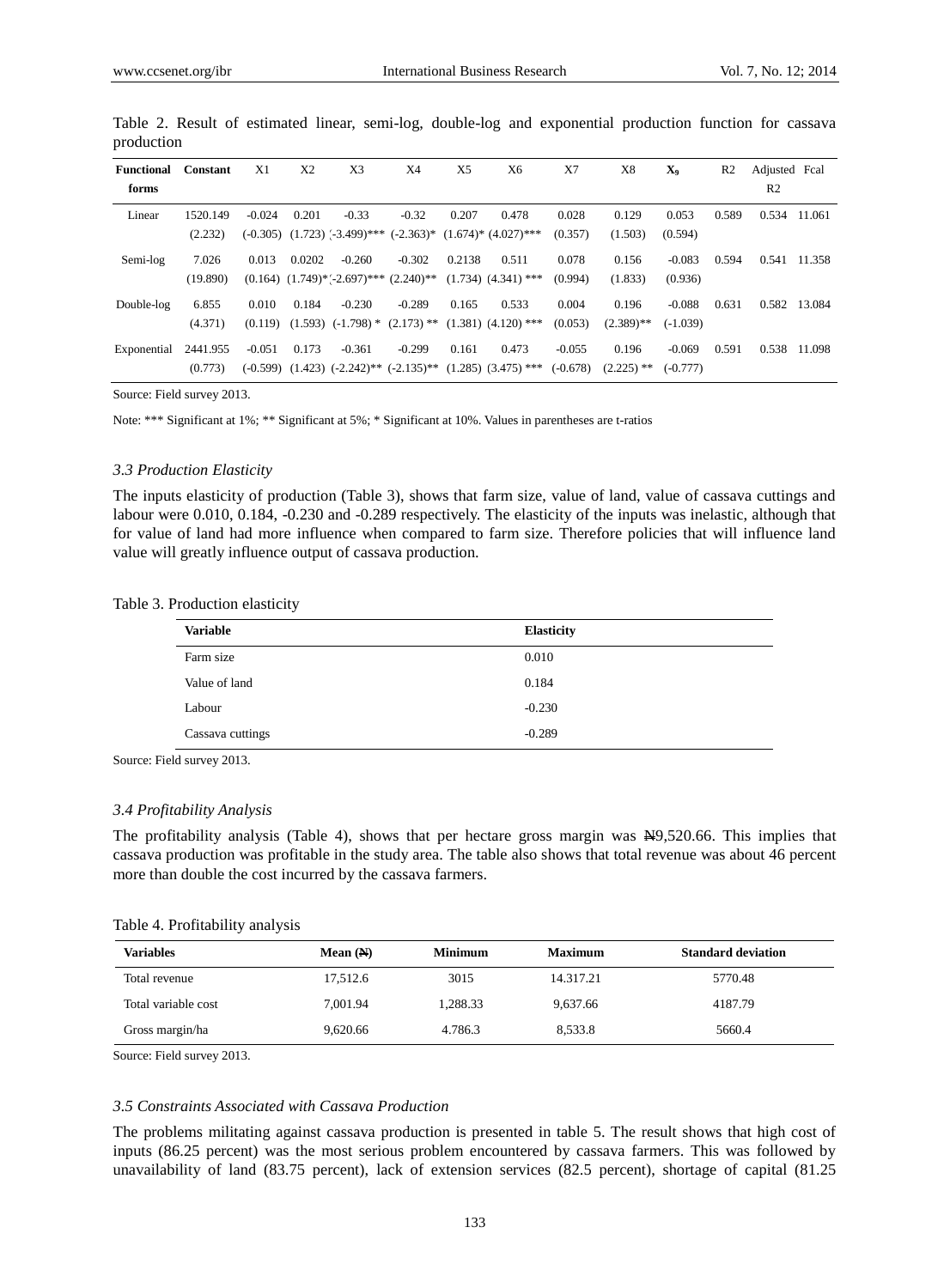percent), shortage of labour (76.25 percent), poor crop prices (75 percent), inaccessible markets (73.75 percent), while the least problem encountered was lack of implements (70 percent). These problems affected output of cassava production.

|  | Table 5. Constraints to cassava production |  |  |
|--|--------------------------------------------|--|--|
|--|--------------------------------------------|--|--|

| Constraint                 | Percentage | Rank            |
|----------------------------|------------|-----------------|
| High cost of inputs        | 86.25      | 1 <sup>st</sup> |
| Unavailability of land     | 83.75      | 2 <sup>nd</sup> |
| Lack of extension services | 82.5       | 3 <sup>rd</sup> |
| Shortage of capital        | 81.25      | 4 <sup>th</sup> |
| Shortage of labour         | 76.25      | 5 <sup>th</sup> |
| Poor crop prices           | 75         | $6^{\text{th}}$ |
| Inaccessible markets       | 73.75      | 7 <sup>th</sup> |
| Lack of implements         | 70         | 8 <sup>th</sup> |

Source: Field survey 2013.

Note: Total percentage exceeds 100 due to multiple responses.

#### **4. Conclusion and Recommendations**

This study reveals that output of cassava production was determined by farm size, value of land, age, gender, educational attainment, farming experience, value of cassava cuttings, labour and family size. Whereas farm size, value of land, gender, age, educational attainment and farming experience were variables that had positive influence on cassava output, other variables such as cassava cuttings, labour and family size had negative influence on output. However, value of cassava cuttings, labour, education and experience were found to be statistically significant, implying that these variables exerted greater influence on output of cassava. The production elasticity shows that the inputs were inelastic. The profitability analysis also revealed that cassava production was profitable as total revenue far exceeded the total variable cost incurred by farmers, with a per hectare gross margin of N9,520.66.

Constraints to cassava production were identified and showed that high cost of inputs was the most serious problem, while lack of implements constituted the least problem. Therefore, since labour, value of cassava cuttings, education and farmer's experience greatly influenced output of cassava; farmers are advised to redirect labour resource to more productive enterprise as it was found to be unproductive in cassava production. Also policies aimed at encouraging the adoption of improved technology should be vigorously pursued.

Farmers' education and experience are vital for increased productivity; therefore concerted effort must be made towards the implementation of policies that enhances farmers' education.

## **References**

- Abam, O. E. (2009). *Analysis of Technical and Economic Efficiencies of Cassava producers in Cross River State, Nigeria: A Stochastic frontier approach.* Unpublished M.Sc thesis, Department of Agricultural Economics and Extension, University of Calabar, Nigeria.
- Abang, S. O., & Agom, D. I. (2004). Resource use efficiency of small-holder farmers: The case of cassava producers in Cross River State, Nigeria. *Journal of Food, Agriculture and Environment, 2*(3&4) 87-90. htt://dx.doi.org/10.5539/j.fae.v2.3n4.139
- Abdullahi, A. (2012). Comparative Economic Analysis of Rice Production by Adopters and Non-Adopters of improved varieties among farmers in Paikoro Local Government Area of Niger State. *Nigerian Journal of Basic and Applied Science, 20*(2), 146–151. htt://dx.doi.org/10.39231/njbas.2012
- Atuanya, P., & Augie, B. (2014). Breaking down Nigeria rebase USD510billion GDP. *Businessday,* April 7. Retrieved on August  $21<sup>st</sup>$  2014 from www.businessdayonline.com
- Barry, P. J., Hapkin, J. A., & Baker, C. B. (1983). *Financial Management in Agriculture*. Dawille, Illinois: The Interstate Printer and publishers, Inc.